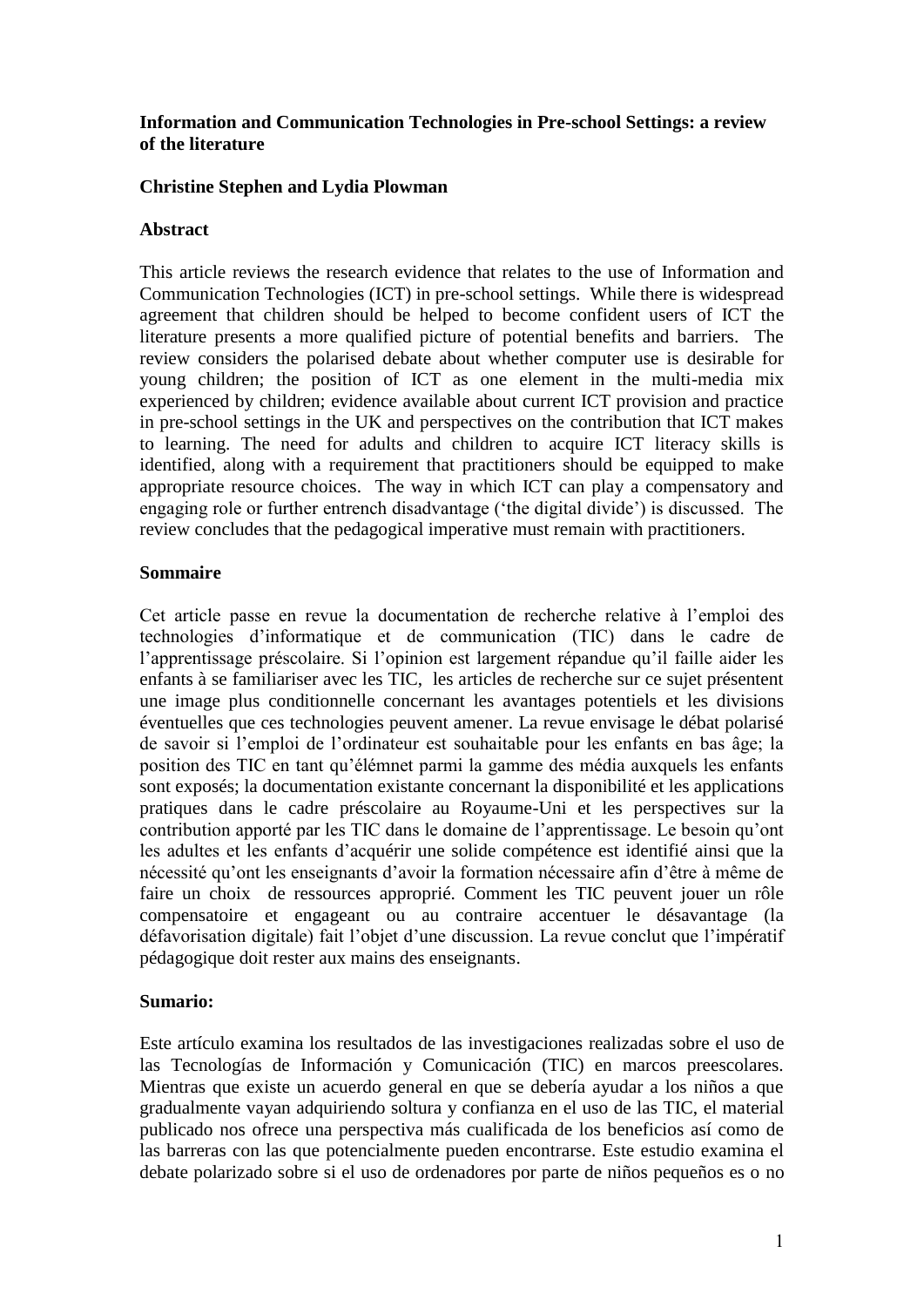deseable; la posición de las TIC como un elemento multimedia más de los experimentados por el niño; las pruebas disponibles sobre el abastecimiento y práctica actual de las TIC en marcos preescolares en el Reino Unido y las perspectivas sobre la contribución de las TIC al aprendizaje. Se identifica la necesidad de que tanto adultos como niños estén instruidos en las TIC, junto con el requisito de que los profesionales deberían estar equipados para tomar las elecciones apropiadas con respecto a los recursos. Se discute la manera en la que las TIC pueden jugar un papel compensatorio y atractivo, o pueden consolidar más una posición desventajosa ('la división digital'). El estudio concluye que el imperativo pedagógico debe permanecer con los profesionales.

## **1. Introduction**

A look at the literature on Information and Communication Technologies (ICT) and at policy developments in educational provision across the UK quickly reveals that ICT is highly placed among the priorities that policy makers and parents have for education. There is a widespread belief among educators and parents that children will require technological competencies to succeed in the workplace. Furthermore, the political commitment to creating the conditions considered necessary to develop a 'knowledge economy' has given rise in the school sector to such initiatives as The National Grid for Learning and ICT training for new and established teachers.

Although the pre-school curriculum guidelines in Scotland (Curriculum Framework for Children 3 to 5 (SCCC, 1999)) do not make any specific reference to ICT, informal observation of playrooms in the voluntary, private and public sectors suggests that computers are commonly present. The National Curriculum for England (2000) has explicit aims for ICT skills at Key Stage 1 (children aged 5-7 years), that is, that children should use ICT confidently and purposefully and be starting to use it to develop their ideas and record their creative work. Children in reception classes and nurseries are expected to be 'working towards' Key Stage 1. In the USA in 1996 the National Association for the Education of Young Children (NAEYC) adopted a position statement on Technology and Young Children (3-8). This statement endorsed the use of developmentally appropriate software for collaborative play, learning and creation.

However, this confidence in the importance of ICT does not go unchallenged. Cuban (2001) claims that it is belief, not research evidence, which drives investment in computers for pre-school. Mioiduser, Tur-Kaspa and Leitner (2000) refer to the presence of technology in early childhood education as 'hardware reality' that has not yet become a technology-based learning reality. They go on to suggest that 'first hardware-based enthusiasm, then pedagogical reflection' is a recurrent pattern in the adoption of new technologies in education.

Before presenting the literature examined it is necessary to sound a note of caution about the scarcity of good quality research findings on using ICT in educational settings for pre-school children. There is a proliferation of reports, articles and web sites that make claims for the benefits to be derived from children using computers but the evidence base for much of this writing is weak and some of the claims rely on assertion rather than empirical study. Many articles are characterised by generalised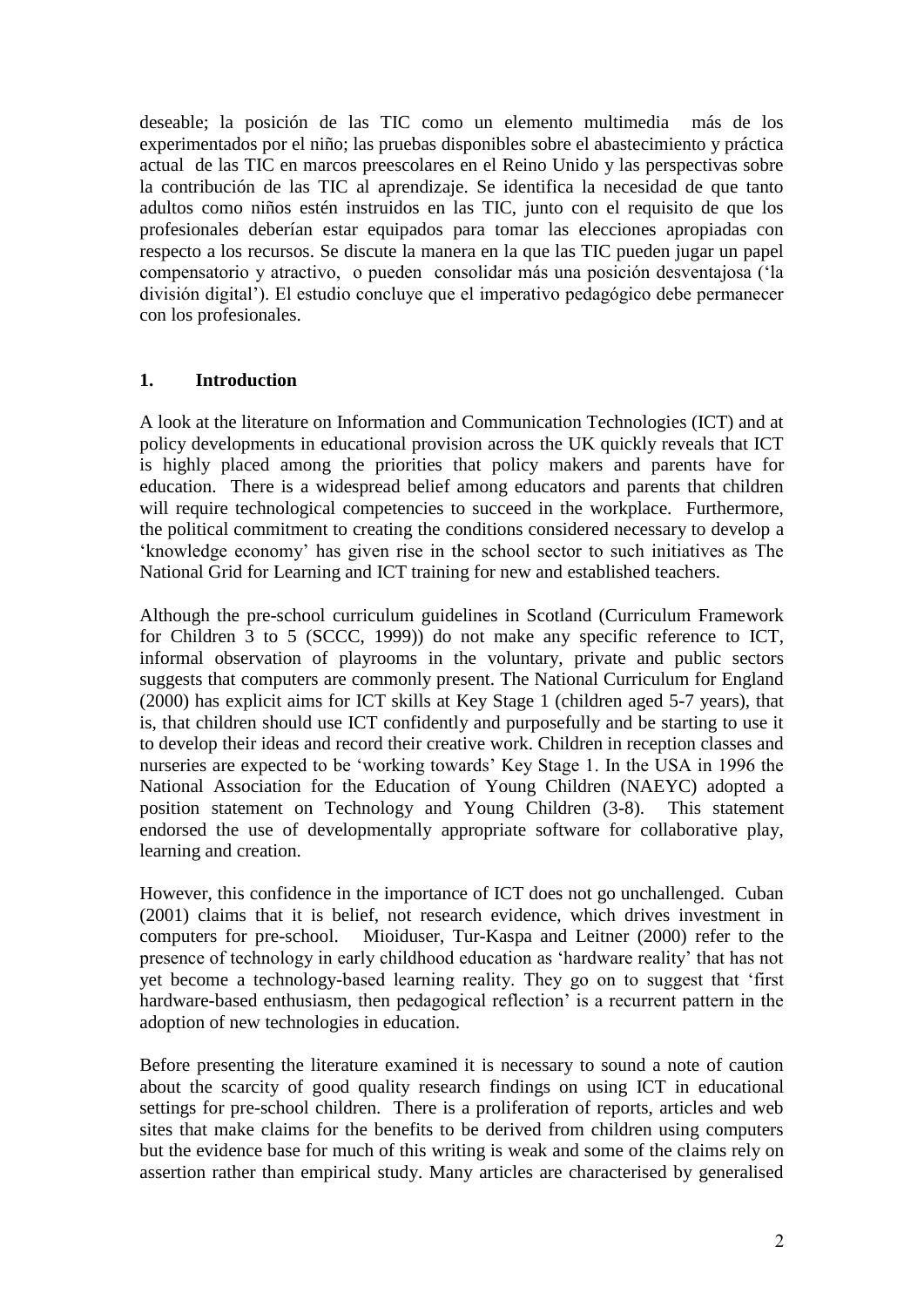discussion of the potential benefits, followed by cautions to use developmentally appropriate software and guidance about how to choose such software or how to begin using computers in the playroom (e.g. Haugen, 1998; Yelland, undated). Furthermore, much of the evidence that is available relates to school-aged children rather than the 3- and 4-year olds that attend pre-school educational settings in the UK.

Our review (commissioned by Learning and Teaching Scotland) begins with the debate at the heart of discussions about ICT use in pre-school settings, that is, is computer use desirable or beneficial for young children? Secondly, we consider ICT as part of the multi-media mix that children experience; the demands that that places on our understanding of multi-media literacy and the need to make informed choices among the equipment and products available. We move on to an examination of the evidence available on current ICT provision and practice in pre-school provision in the UK. Finally, we review the literature that focuses on the contribution that ICT makes to young children's learning across curricular areas.

# **2. Should Young Children Use ICT?**

At its extremes, the debate has become polarised between those who consider computers to be detrimental to health and learning and those for whom computers can make a key contribution to children's social and intellectual development. So far, the debate has found strongest expression in the United States and the conservative view is exemplified by the Alliance for Childhood's stance. *Fool's Gold: A Critical Look at Computers in Childhood* (2000) calls for an immediate moratorium on the further introduction of computers in early childhood, except for special cases of students with disabilities. It also recommends a refocusing on 'the essentials of a healthy childhood', such as play, reading books and 'hands-on experiences of nature and the physical world'.

In the UK, Buckingham (2000) characterises this position as adopting the 'death of childhood' thesis, which is fuelled by a combination of panic and nostalgia. This position is opposed by those who believe that children are empowered by the new media, that ICT can be used creatively and is central to their enculturation into the knowledge society and economy. However, opponents argue that such an approach risks positioning children as consumers and blurs the distinctions between work and play.

The main concerns centre on protection issues such as online privacy, children's understanding of the commercial intentions of many websites and the risk of exposure to unsuitable content of either a sexual or violent nature. Other concerns focus on the physical effects of prolonged exposure to ICT, such as repetitive strain injuries, addiction and sedentary lifestyles. The BECTA information leaflet (2001) on keyboard skills in schools states that for children with years of typing ahead of them, using the keyboard with index fingers only is highly risky, especially when there may be added strain from playing games on home computers. Research on the possible addictive nature of the Internet and computer games has so far been limited to older children.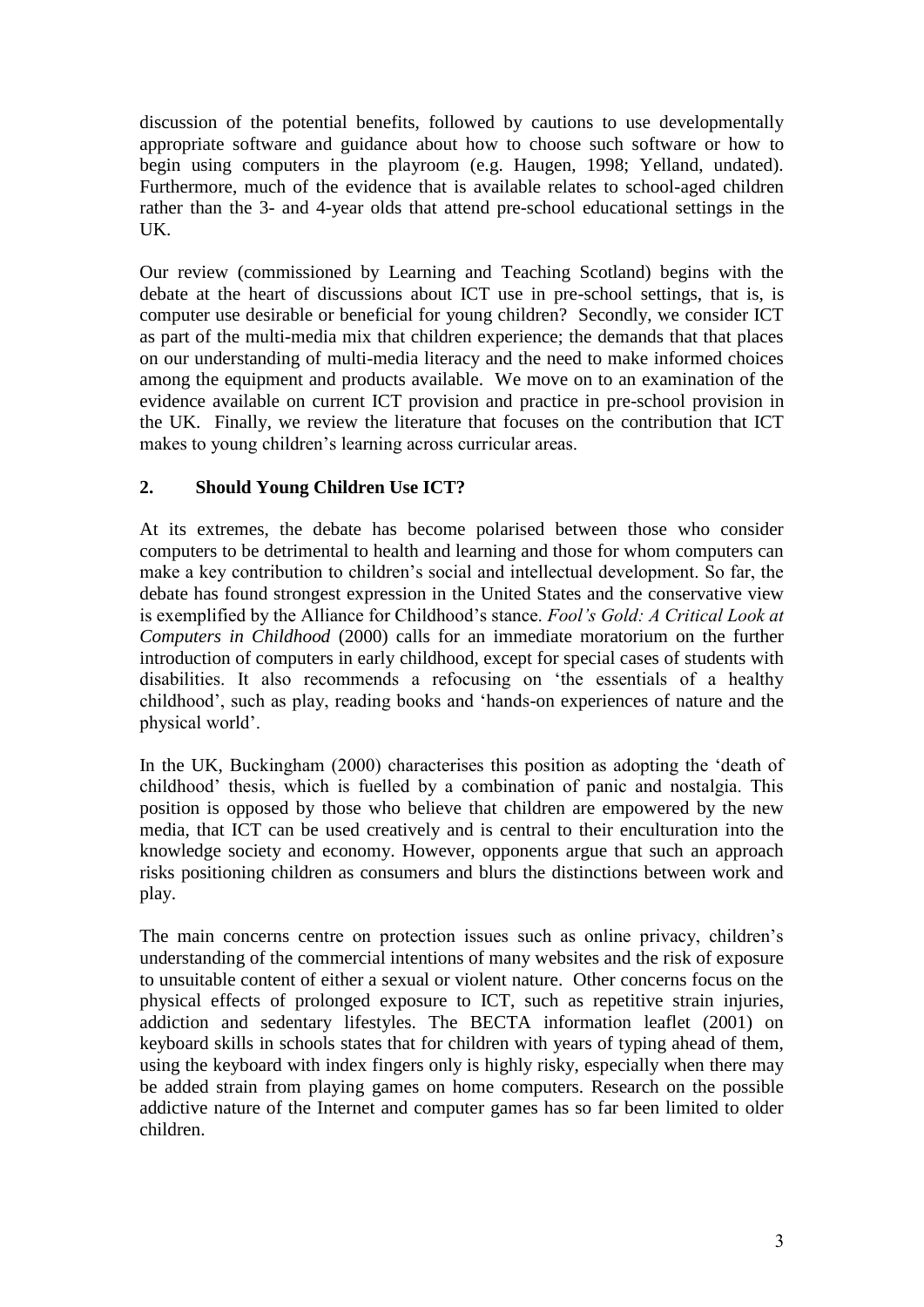Underlying educational concerns is the belief that computers may damage young children's development. Healy (1998), for instance, claims that using computers before the age of seven 'subtracts from important developmental tasks'. Cuban (2001) notes that early childhood researchers and policymakers habitually cite brain research on infants and young children to support or rebut positions on the 'critical period' of intellectual development but most neuroscientists are reluctant to apply their findings to pre-school settings.

The predominant view among those who are critical of ICT use in pre-school is that, as a screen-based medium, activities at the computer are not as effective as manipulative or concrete activities in developing understanding and skills in the early years (Yelland, 1999) and that, as children learn through their bodies, computers are not developmentally appropriate (Haughland, 2000). These concerns are predicated on the use of desktop computers and have less currency as ICT becomes embedded in a range of everyday objects and uses wireless technologies, as described below.

This unresolved debate is evident in the views of parents as well as practitioners and 'experts' as two studies revealed. Surveys by the US National School Boards Foundation (NSBF, 2000) and the Annenberg Public Policy Centre (Turow and Nir, 2000) found that parents were broadly supportive of the Internet as a valuable educational resource but worried about children encountering pornography, violent content or being enticed to disclose information to commercial interests.

## **3. ICT in a Multi-media Context**

## *Multi-media literacy*

Children's ICT experiences in early years settings are only part of the wider media environment that they are exposed too. In this wider media environment the boundaries are being eroded. For example, television programmes have websites and invite children to communicate using e-mail or text messages. Furthermore children's media experiences at home may be very different from their experiences in the nursery. The results of one study (Marsh and Thomson, 2001) suggest that at home 3 and 4-year olds watched television far more often than they played computer games. In contrast in their pre-school setting they are more likely to be encouraged to use a computer than to watch television. The mix of media that children are exposed to and the blurring of distinctions between media forms suggests that children need support to develop media awareness and an appreciation of different genre and uses, just as they do with print media.

Engagement with ICT also demands familiarity with a new literacy, that is, the processes by which we create and share meanings with and through ICT (Turbill, 2001; Yelland, 1999). It cannot be assumed that 'reading' or taking meaning from ICT mediated sources involves the same skills as those used with print media. Practitioners need opportunities to acquire screen literacy and navigation skills that they can share with children, as they do book knowledge and language. Becoming ICT literate includes learning to navigate the text, understanding the structure of multi-media documents, locating and retrieving information and understanding the meaning of icons and the conventions of the computer screen (Plowman, 1998). If developing ICT literacy is part of the learning opportunities offered in pre-school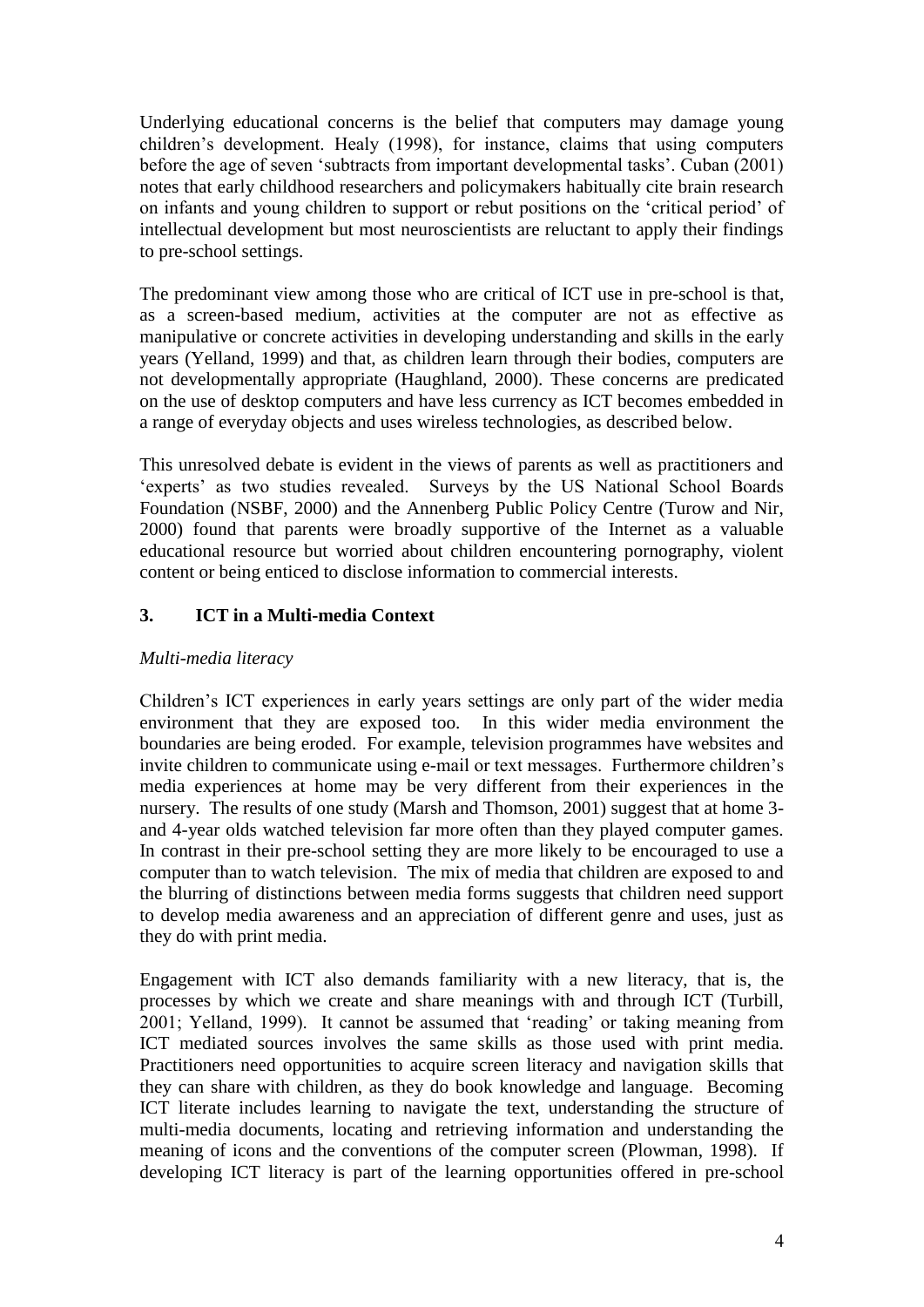settings then children's growing facility should be observed and recorded just as emerging print literacy is monitored. Information about children's ICT literacy could be included in the information passed on to schools too.

## *ICT resources and choices*

Desk-top computers with a visual screen are not the only form of computer available. There is a growing array of products aimed at younger children that do not rely on a visual display, keyboard or mouse. Instead, these products exhibit a range of interface modalities: they can be haptic (sensitive to touch), manipulative (three-dimensional) (Resnick et al., 1998) or anthropomorphic in the sense of simulating human characteristics such as movement or emotion (Strommen & Alexander, 1999). These toys are not tethered by cables in the same way as personal computers and so are portable. They can be wearable or cuddly and range from soft toys that communicate with the computer by radio transmitter to robotic pets. Interactive books such as LeapPad are, like traditional books, picture and text-based and freestanding but with the addition of audio and stylus input. There is also an expanding market for increasingly communicative digital toys, including dolls that 'learn' to walk and exhibit a range of emotions.

The quality of the design of these products is likely to make a crucial contribution to their effectiveness but the domestic market, rather than the educational market, drives design. Similarly, software designed for the domestic market often has higher production values but will not necessarily have been designed on pedagogic principles. Playroom practitioners need opportunities to learn about the advantages and disadvantages offered by different design features, advice about software choices and familiarity with the criteria that can guide choice. Unfortunately it may be necessary to try out software to reveal its potential flaws and usefulness. All educational software has an implicit model of learning and teaching inherent in the programme but this is seldom explicit and staff will want to discover if a new product matches their preferred model of teaching and learning. There are complex rating scales that try to guide choice but the evaluation criteria they use is not always made explicit and in reducing an array of categories to a simple score they can lose utility. For instance, the Haugland/Shade Developmental Software Scale (Haugland and Wright, 1997) reduces 40 categories to a score out of 10.

# **4. ICT Provision and Practice in Pre-school Settings**

## *The perspectives of practitioners*

Although observation suggests that a computer is commonly available for use during free play (particularly in the public sector settings) a search for survey evidence about the provision of computers or programmable toys in pre-school settings in Scotland (or elsewhere in the UK) revealed no statistical evidence about current usage or playroom availability. This is perhaps not surprising, given the very diverse nature of pre-school provision and the under-developed state of research in the area. However, if a deficit model of training for practitioners (emphasising staff inadequacies in relation to some external model of good practice) is to be avoided it is necessary to consider where children and adults are now as ICT users.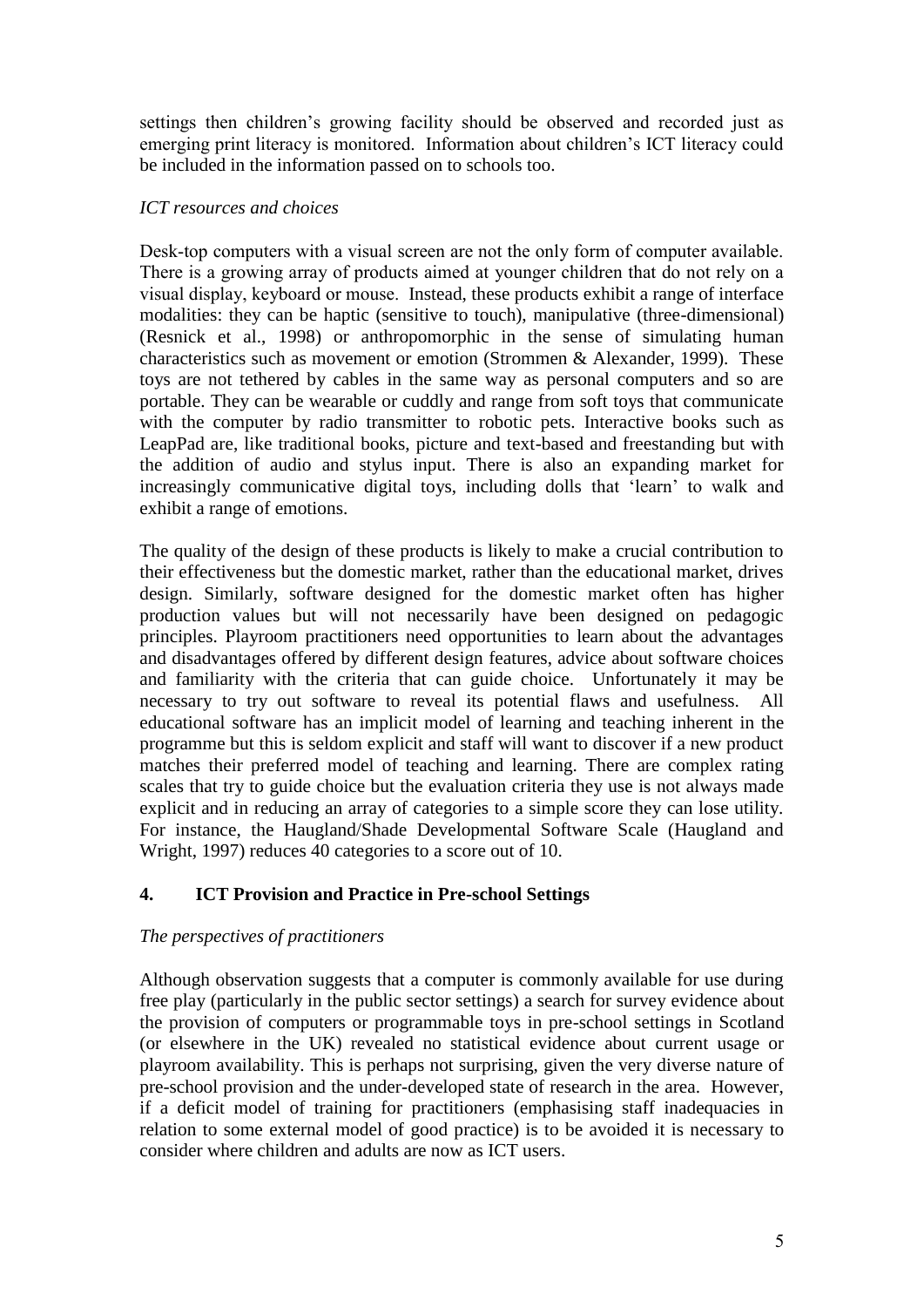The literature suggests that parents are likely to be more enthusiastic about ICT than educators, perhaps because some practitioners are still ambivalent about the value of ICT for their practice. Research evidence suggests that there may be some resistance to ICT from teachers and organisations (Turbill, 2001). Haugland (1999) contrasts parents' enthusiastic endorsement of classroom computers use with the situation of teachers who are still struggling with questions about the value of ICT and their own role in a computer integrated classroom.

A study of the current use of ICT by teachers in Scottish schools (Williams et al, 2000) suggested that two-thirds of primary teachers felt competent or very competent with ICT in classroom practice but were much less confident about using ICT out of lessons. In contrast, recent evidence from case studies of Scottish primary schools (Plowman, forthcoming) found that although not all of the teachers used ICT in lessons, they all used ICT for preparation, administration or to develop their own ICT skills. It is not possible to extrapolate confidently from these school-based studies, particularly as staff in nursery schools, nursery classes and playgroups have diverse educational and training backgrounds. However, it does seem safe to suggest that there will be pre-school staff with perspectives on using ICT that range from the 'doubters' identified by Haugland to those who are confident about supporting children using ICT in the playroom and those who happily use computers for personal use but are less confident when working with others. An intervention programme which placed computers and specific software in 14 nurseries in England and Scotland (Siraj-Blatchford J  $\&$  I, 2001) found that many practitioners felt some discomfort initially when the computers were installed but gained confidence, with over 60 percent feeling comfortable over time (replicating results obtained in a parallel study in USA).

While we searched for evidence about the way in which practitioners could use ICT to develop their practice and facilitate administration, only two sources made explicit reference to this. Liang and Johnson (1999) describe ICT as a 'wonderful tool' for formative assessment, offering ways to store artefacts, pictures and narratives and Wright (2001) refers to ICT as having uses in professional development, lesson planning and for partnership work with parents.

It seems clear that any development programme offered to pre-school practitioners will have to address the needs of all staff if it is to avoid ICT being seen as the responsibility of one or two confident users or the centre manager. Williams et al suggest that, in addition to appropriate training (in terms of skills, knowledge, relevance to educational goals and priorities) staff need ready access to ICT resources and ongoing support and advice to encourage progression beyond any formal training. The forthcoming study by Plowman notes that three-quarters of teachers consider they do not have enough technical support and nearly three-quarters of primary school teachers have 'sometimes' or 'frequently' had to abandon or alter a lesson plan due to technical problems.

## *Children's use of ICT*

Observations of the experience of 3- and 4-year olds in all-day provision in eight case study settings in Scotland suggested that, while a computer was available in most (though not all) of the playrooms, this was not an activity 'frequently engaged' in any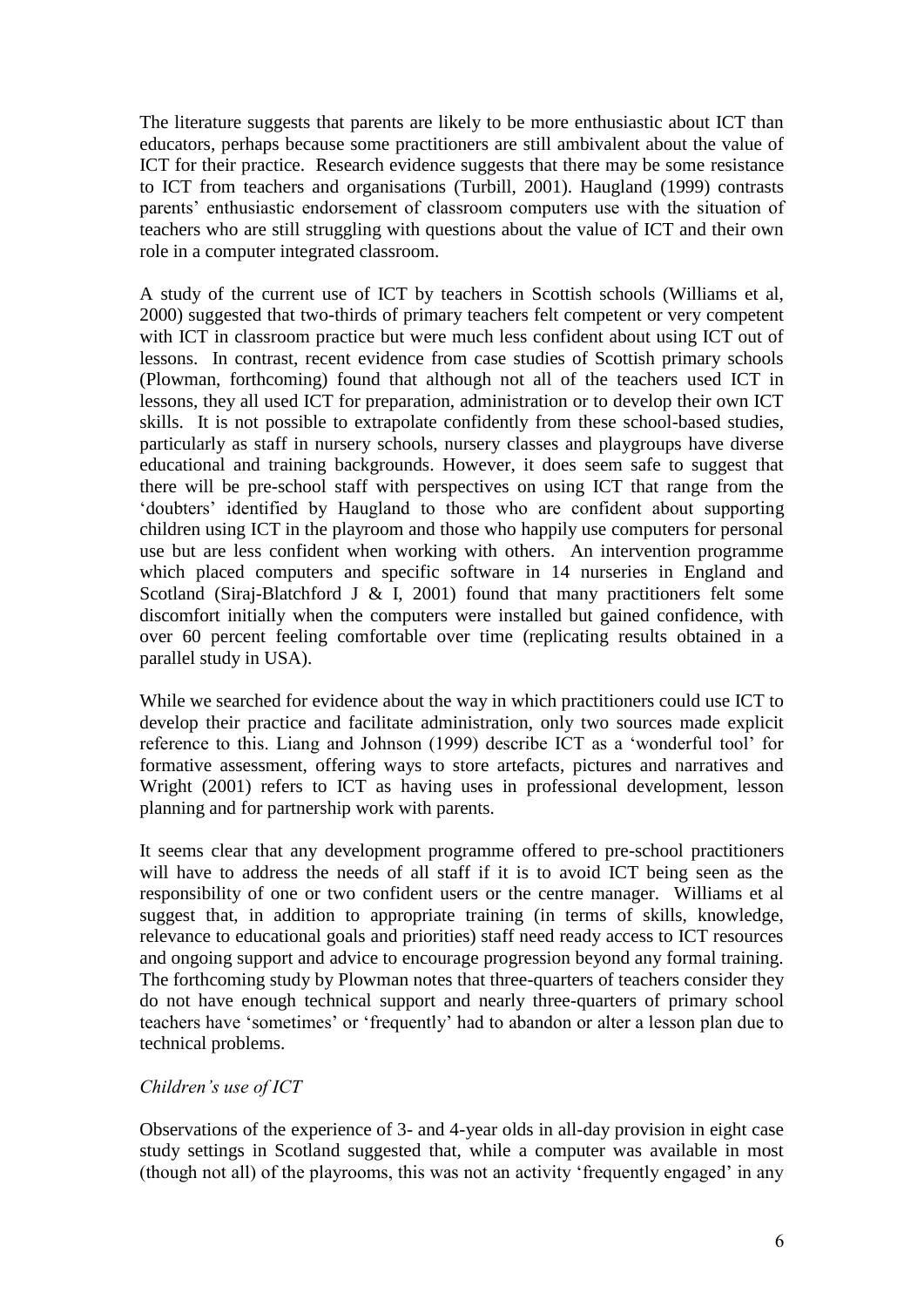setting (Stephen et al, 2001). Available as a free choice, rather than as an adult-led activity, computers were one of many options competing for children's attention. The intervention study mentioned above reported that practitioners estimated that the equipment was used between 50 and 90 percent of the time for which it was available but that they had varying views about how much of this was 'productive' use. A study of eleven pre-school settings in Silicon Valley (Cuban, 2001) found that all but two of the kindergarten teachers offered computer activities as a free choice activity (two teachers used the computer in an interactive whole group teaching activity). Typically the children were neither obliged to use the computer nor to produce any particular piece of work there. The computer was adopted as another 'centre' in the playroom, incorporated into the existing playroom practice rather than revolutionising practice. Cuban (p 59) goes on to argue that

All of the teachers…except for those two, saw using computers as no more important a learning activity than playing with blocks and Lego… [T]he teachers' limited use of computers signalled ambivalence, even uncertainty, over the proper uses of technology for children.

Selwyn and Bullon (2000) found that younger primary school children tended to express unconditional preference for using the computer, regardless of the activity, while older children were more discriminating. They also point out that not all children will react the same way to opportunities to engage with technology and Yost (1998, cited in Liang and Johnson, 1999) found that only four out of eight kindergarten children were drawn to the multimedia centre.

#### *Equal access and ICT as an inclusive resource*

Concerns about equitable access apply to ICT as to any other learning opportunity offered in the playroom. While there may be no evidence of gender differences in ICT use in the playroom (Selwyn and Bullon, 2000; Shade, 1996; Haughland, 1992) and there is no literature on ethnicity there is a body of evidence to suggest that there are inequalities that arise from socio-economic differences between families and home access to a computer.

This 'digital divide' mirrors other socio-economic divides in society. Haugland (2000) quotes a study in the USA which found that eighty percent of children in households with an income of \$75,000 or more had access to a computer at home while only twenty percent of children living in households with an income of less than \$30,000 had a home computer. In 2000, the Scottish Household Survey reported that 54% of households with an annual income over £20,000 had access to the Internet from home compared to 9% of households with an income of less than £10,000. Cuban (2001) concluded that having a computer at home added considerably to a child's competence and confidence with basic computer skills. Selwyn and Bullon (2000) suggest that, for many children, use of ICT in school is secondary to their engagement with technology outside formal education and that access to ICT at home forms a distinctive part of children's 'cultural capital'. Such evidence suggests that pre-school practitioners should be aware of children's home use of ICT and offer an introduction to the playroom ICT resources that is tailored to individual needs and experience.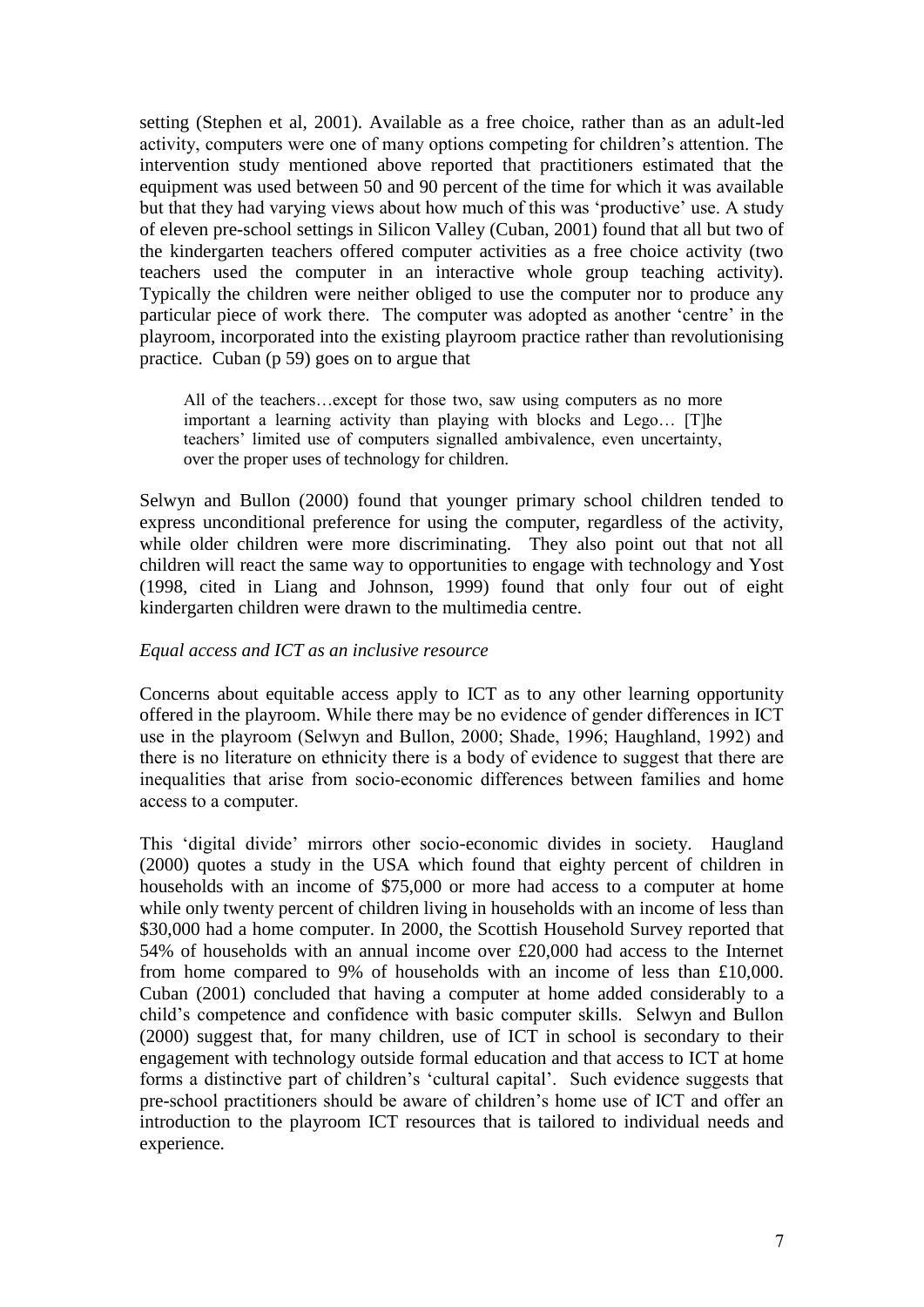In contrast to this discussion on inequalities arising from experience of ICT there is some evidence that technology can have a compensatory role by offering specific assistance to children from disadvantaged backgrounds. An early study by Cohen (1993) suggested that the use of a voice synthesiser to augment specialised software contributed to 'impressive learning results and social development' among 3- to 6 year old immigrant children learning French as a second language. Talley, Lancy and Lee (1997) offered opportunities to use CD-ROM storybooks to four-year-olds enrolled in a Head Start programme. Their results suggest that CD-ROM storybooks are a useful resource for increasing exposure to books and print (the storybook culture) for children who are not 'well-read-to' at home. A study in the UK (Nicolson, Fawcett and Nicolson, 2000) reported that computer-assisted reading support can help children (6- and 8-year-olds) at risk of reading failure. Similarly an Australian study (Elliott and Hall, 1997) demonstrated that computer-based, teacherguided activities were an effective resource for pre-school children enrolled in a mathematics early intervention programme. In both of these studies enhanced levels of enthusiasm and motivation were noted when children were working on computerbased tasks.

ICT offers the prospect of bridging access gaps for children with special educational needs, although not all ICT designed to assist children with special educational needs has to be 'high-tech'. Haugen (1998) points to the benefits of 'low-tech' devices such as large button-like switches to control electrical appliances and simple communication devices that give children a 'voice' by playing a recorded message when a picture is touched.

Haugen goes on to cite a number of studies in the USA which demonstrate the benefit that pre-school children with special educational needs can derive from ICT. For example, a UCLA Intervention Program demonstrated that toddlers and pre-school children with disabilities showed more enjoyment, active engagement and social play during computer activities with peers and adults than in similarly structured activities away from the computer (Howard et al, 1996). Walker and Rostron (1999) and Douglas (2001) offer examples of computer based learning experiences assisting deaf and visually impaired children respectively. However, as Douglas explains, ICT can be a double-edged sword for children with disabilities. The rapid development of mainstream technology results in improved tools (e.g. good quality speech-synthesis) but also challenges access technology to keep up.

# **5. Learning with ICT**

## *Using ICT as a pedagogical tool*

Views on whether ICT enhances or facilitates learning are polarised. Elkind (1996) points out that computer proficiency does not mean cognitive development. Healy (1998) adopts a negative stance. Arguing that use of computers is damaging to young children' s development and, therefore, to their learning she emphasises their need for human support and verbal interaction. However, a project exploring effective pedagogy using ICT in primary schools (Moseley, undated) suggested that computers can enhance teaching in three ways: presenting ideas dynamically (e.g. changing word endings, zooming along a number line); providing feedback as children work; offering the capacity to present information in easily changed forms (e.g. editing text). These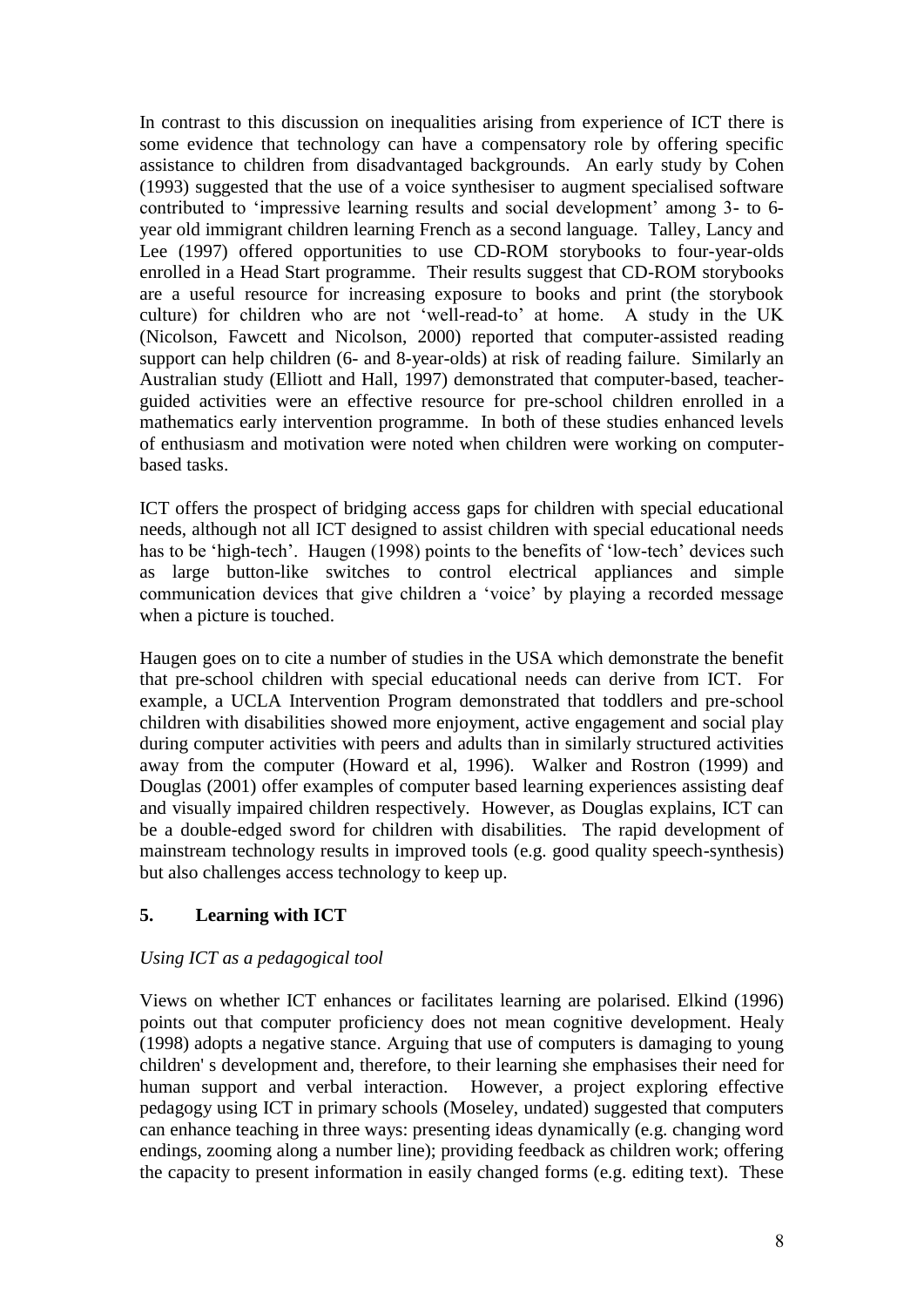techniques have ready parallels in pre-school settings too, for instance: adding initial letters to form a word; giving feedback to correct or incorrect answers; word processing a dictated story or annotating a drawing.

Effective use of ICT in the playroom or classroom requires new ways of thinking about computers as tools for teaching and learning. Adding a computer as another 'centre' in the room or using it for drill and practice does not maximise the opportunities that it affords for teaching and learning, as suggested by Cuban's (2001) use of the term 'a benign addition' to describe the use of computers in traditional early childhood programmes. Davis and Shade (1999) argue strongly for teachers to abandon the use of computers in classrooms for drill and practice and turn their attention to ways in which ICT can be integrated into their practice. Observations in a kindergarten led Labbo et al (2000) to conclude that a computer centre can be incorporated successfully into the patterns of playroom activities if the teacher finds ways to use the technology to meet children's learning needs. Three kinds of interactions were found to be most effective: brief targeted moments when adult and child worked together; spur-of-the-moment activities that arose from play or conversation and thematically linked activities, planned to present key concepts in a variety of ways.

The particular way in which practitioners use ICT and interact with children as they engage in ICT activities has long been a matter of concern for some writers. Haugland (1999) advocates a 'hands off' approach, suggesting that children should be allowed to experiment with the computer and that adults should only intervene when the children appear frustrated. However she adds that because the teacher is observing what the child can do he or she can expand the learner's computer experiences.

This approach is in some contrast to that advocated by other writers. As long ago as 1994 Schetz and Stremmel argued that, while the use of appropriate software is important, the role of the teacher is a greater concern. They advanced a theoretical framework of learning (derived from Vygotsky, 1978) that emphasised the role of social interaction in the learning process. In this framework the adult has a key role in scaffolding learning within the child's 'zone of proximal development'. They can recruit children for activities using the computer and maintain their interest, assist them with task completion (e.g. giving hints or directing children to the next part of the task), help children to identify why a response was incorrect, reduce children's frustration if they fail and demonstrate solutions.

Haugland's 'hands off' approach to adults supervising children using computers in the playroom is predicated on two key assumptions: that the software they are using is developmentally appropriate and, secondly, that different modes of interaction with computers are appropriate at different ages. She suggests that 3- and 4-year olds are developmentally ready to explore computers and need time to experiment and explore. Other researchers are critical of an exploratory approach to computer use that they argue leads to random-responding or mouse clicking to get some effect in the animation that is unrelated to learning, or 'window shopping' through programmes (Forman 1998, Labbo et al, 2000).

A number of researchers (Liang and Johnson, 1999; Silvern, 1998; Frost, Shin and Jacobs, 1998) have described ways in which they consider that computers can be part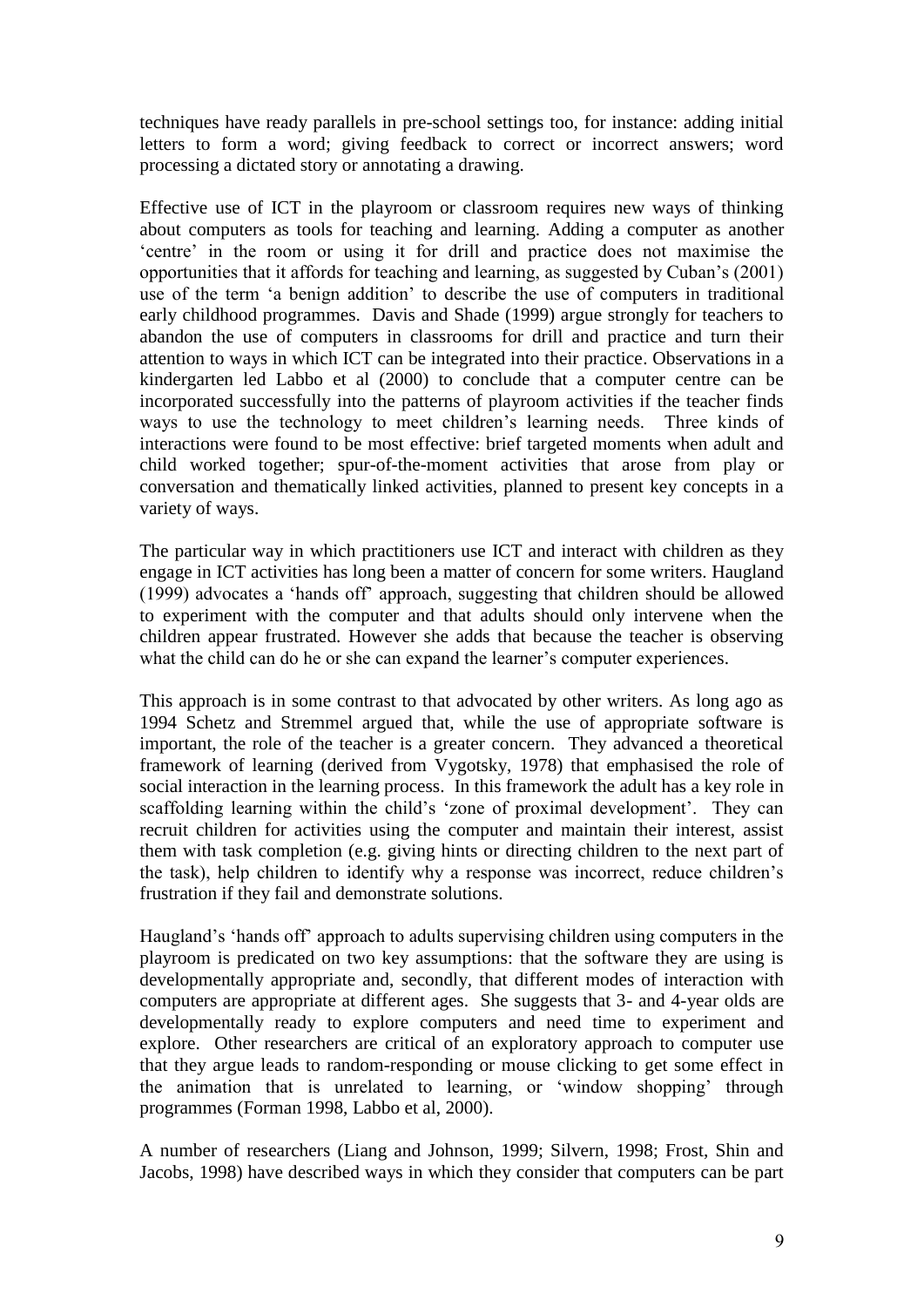of play activities. Yelland (undated) describes technological toys that she argues can be used for interactive play, for instance, a computer game using doll characters that can be programmed with particular characteristics. While there is clearly a view among some researchers that children can use ICT, particularly computers, in a playful way the papers which describe this offer little or no evidence of the child's perspective and it is possible to argue that this playfulness is an adult interpretation of informal learning activities which may appear more structured and less playful to a child.

## *Does ICT facilitate development?*

There is no clear evidence as to the way in which ICT facilitates young children's learning in general or in any specific curricular area. Early studies (Haugland, 1992; Fatouros, 1995) claimed that the use of ICT enhanced development across a range of areas (e.g. non-verbal skills, long term memory, problem solving, verbal skills). However, these studies have not been replicated and later studies make more modest claims for development in particular areas such as spelling. Generalised claims can still be found in print and on web sites about the positive impact on development of ICT but they lack any evidence of measured effects.

While some writers claim that using a computer can assist with fine motor development Hohmann (1998) is clear that, except for the co-ordination involved in using a mouse, computers do not support the development of motor activities or motor skills development. There are many references to ICT use facilitating communication between children, turntaking and collaborative problem solving (Clements et al, 1993, Fatouros, 1995) but despite the claims for social development (and anecdotal evidence of children sharing use of a computer, talking together and sometimes enjoying an animation together) there are few good, recent studies available to substantiate this for pre-school children in particular.

ICT offers many opportunities for children to develop their knowledge and understanding of the world. It offers opportunities to use mathematical concepts, such as sorting, matching, shapes and patterning. As pre-school children generally cannot read, only websites designed specifically for that age range are likely to be of value but the Internet is nevertheless a rich resource for practitioners. CD-ROMS can offer 'virtual' experiences such as a trip to a zoo or another country that are beyond the child's immediate environment.

The combination of drawing and art programmes with word processing and even the opportunity to add sound or music appears to offer opportunities for expressive and aesthetic development. However, Fomichova and Fomichov (2000) caution that children need to value their own creativity and to know that others recognise it too before they are exposed to computers. They argue that this will allow children to use ICT as a creative tool rather than lose their creativity to the technology.

Language development and emerging literacy is the curricular area that is most commented on in the literature on ICT use but the studies reported yield complex findings. For example, a study of the use of talking books in primary school (Lewin, 2000) suggested that the impact of technology depended on interactions between learner preferences, reading ability and the nature of the software. Nevertheless, she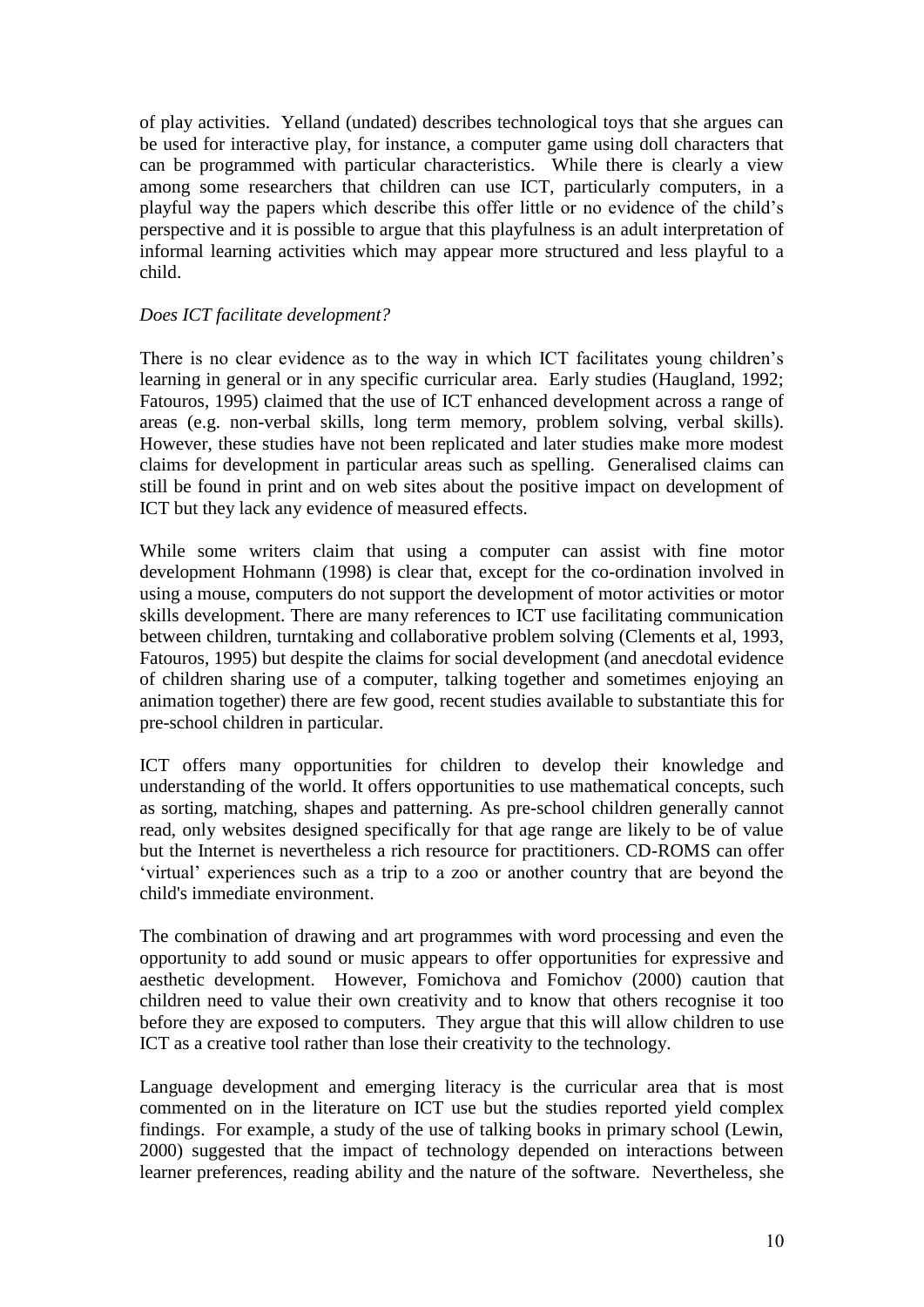was able to conclude that electronic books can complement teaching in infant classrooms, having a positive effect on cognitive and affective outcomes. Similarly, Shilling (1997) found that the use of speech-synthesised feedback was likely to be most supportive when children already exhibited metalinguistic awareness and were beginning to recognise sound/symbol relationships, easily identified words and how words are constructed on and off the computer. Children who had not reached that stage were either unaffected by the speech-synthesised feedback or confused by it. Such evidence points to the critical role of the practitioner. As Mioduser et al (2000) concluded

Close observation of the child's performance followed by mindful pedagogical decision-making are of great importance.

Two pilot studies designed to consider the efficacy of multimedia programmes for the training of reading and spelling are reported by van Daal and Reitsma (2000). In the first study they found that independent computer practice accelerated learning in 5 year olds. The second study suggested that 'reading disabled' children were engaged in less off-task behaviour during computer sessions than classroom sessions. While the claims for children's reading attainment may be open to question the results of the second study illustrate the common belief (e.g. Mioduser et al, 2000) that computer use is motivating and engaging for most children and can offer a way to break a cycle of failure to learn.

ICT may support writing for young children as well as reading or pre-reading skills. Liang and Johnson (1999) suggest that some literacy behaviour is easier with technology, arguing that it is easier to type than to write. Moxley et al (1997) studied 3- and 4-year olds using the computer in a language activity that was self-selected. The children showed steady improvement in spelling (beginning with invented spelling) and storytelling. The researchers acknowledged that they were unable to tell how much of the children's attainment is due to the use of the computer but suggested that their data make a case for moving writing into the pre-school curriculum.

## **6. Conclusion**

While the debate over the potential benefits and hazards associated with computer use by young children continues without resolution policy makers, providers, practitioners and parents support the use of ICT in pre-school settings in the UK. Evidence to support the claims that ICT facilitates development may be unclear but a consensus is emerging that ICT does have a contribution to make as a way of motivating children or engaging them in a curricular area that they might otherwise reject. As such it can be a valuable addition to practitioners' repertoires (although not necessarily one that they would use routinely). It is clear however that the pedagogical imperative remains with the skilled practitioner who knows the child, how she prefers to learn, when and with whom she learns and the stage that her learning has reached. This presents a challenge for pre-school staff. In many playrooms supervising the computer or other ICT resources is only part of a practitioner's role for the day and one to which she cannot give undivided attention. Furthermore, practitioners may have limited knowledge of the possibilities of the software programmes available, lack confidence in the use of the hardware and have had little or no opportunity to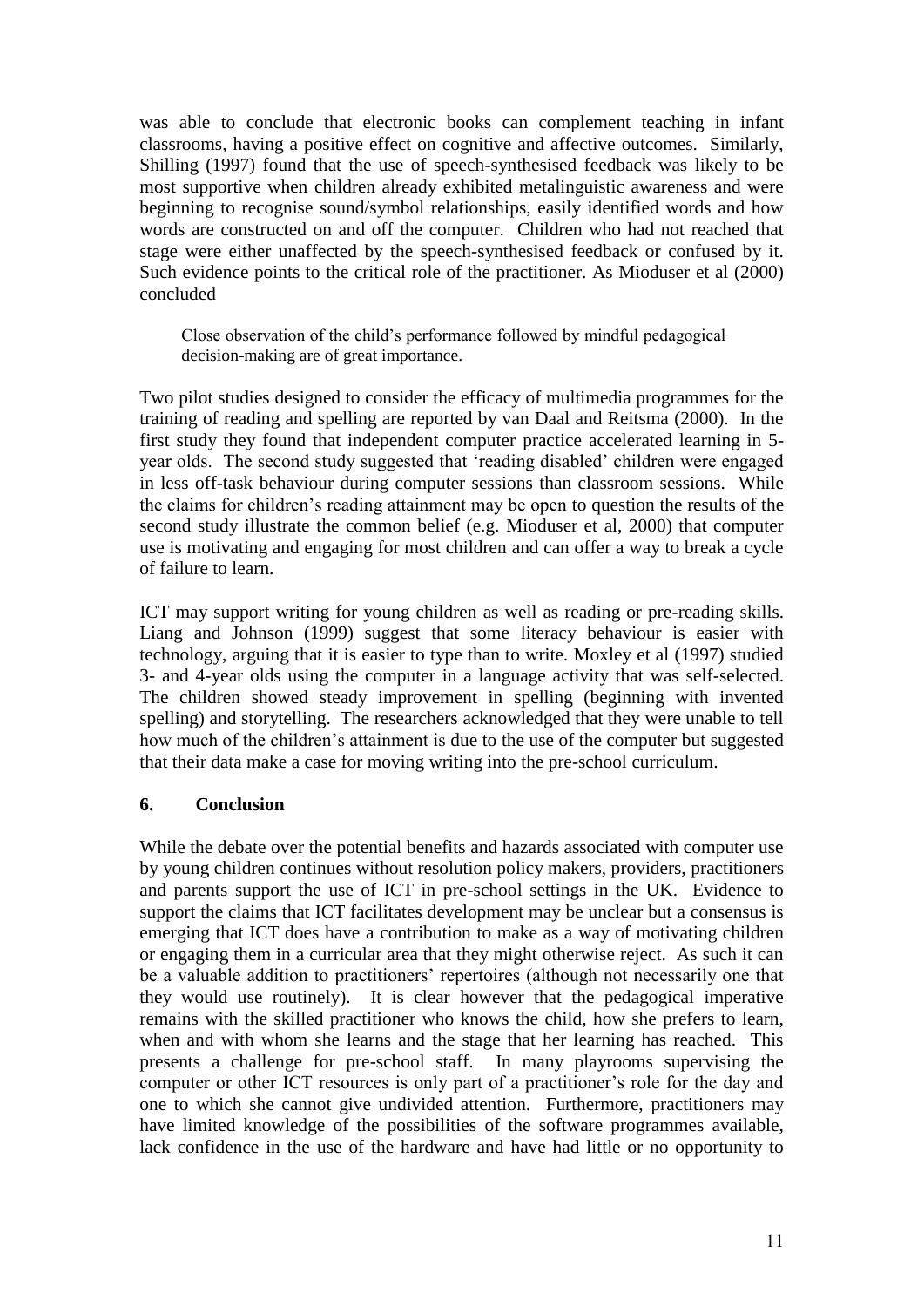incorporate ICT into their repertoire of pedagogical skills or develop an understanding of multi-media contexts and ways in which to nurture ICT literacy.

#### **References**

ALLIANCE FOR CHILDHOOD (2000) **Fool's Gold: A Critical Look at Computers in Childhood.**

[http://www.allianceforchildhood.net/projects/computers/computers\\_reports.htm](http://www.allianceforchildhood.net/projects/computers/computers_reports.htm)

BECTA (2001) **Keyboard Skills in Schools (Information sheet).** <http://www.becta.org.uk/technology/infosheets/index.html>

BUCKINGHAM, D. (2000) **After the Death of Childhood: growing up in the age of electronic media** (Oxford, Polity Press).

CLEMENTS, D.H., NASTASI, B.K. & SWAMINATHAN, S. (1993) Young children and computers: Crossroads and directions from research. **Young Children**, 48, 2, 56-64.

COHEN, R. (1993) The use of voice synthesizer in the discovery of the written language by young children.**Computers and Education**, 21,1/2, pp. 25-30.

CUBAN, L. (2001) **Oversold and Underused: Computers in the Classroom** (Cambridge, MA, Harvard University Press).

DAVIS, B. C. & SHADE, D. D. (1999) Integrating Technology Into the Early Childhood Classroom: The Case of Literacy Learning, **Information Technology in Childhood Education**, pp. 221-254.

DOUGLAS, G. (2001) ICT, Education, and Visual Impairment. **British Journal of Educational Technology**, 32, 3, pp. 353-364.

ELKIND, D. (1996) Young Children and Technology: A cautionary note**. Young Children**, 51,6, pp. 22-23.

ELLIOT, A. & HALL, N. (1997) The Impact of Self-Regulatory Teaching Strategies on ''At-Risk'' Preschoolers' Mathematical Learning in a Computer-Mediated Environment. **Journal of Computing in Childhood Education**, 8, 2/3, pp. 187-198.

FATOUROS, C. (1995) Young children using computers: Planning appropriate learning experiences. **Australian Journal of Early Childhood**, 20, 2, pp. 1-6.

FOMICHOVA, O. & FOMICHOV V. (2000) Computers and the thought-producing self of the young child. **British Journal of Educational Technology**, 31 (3) pp.213-220.

FORMAN, G. (1998). Constructive Play. In D. Fromberg & D Bergen (Eds) **Play from birth to twelve and beyond: Contexts, perspectives, and meaning**, pp. 392-400, (New York, Garland).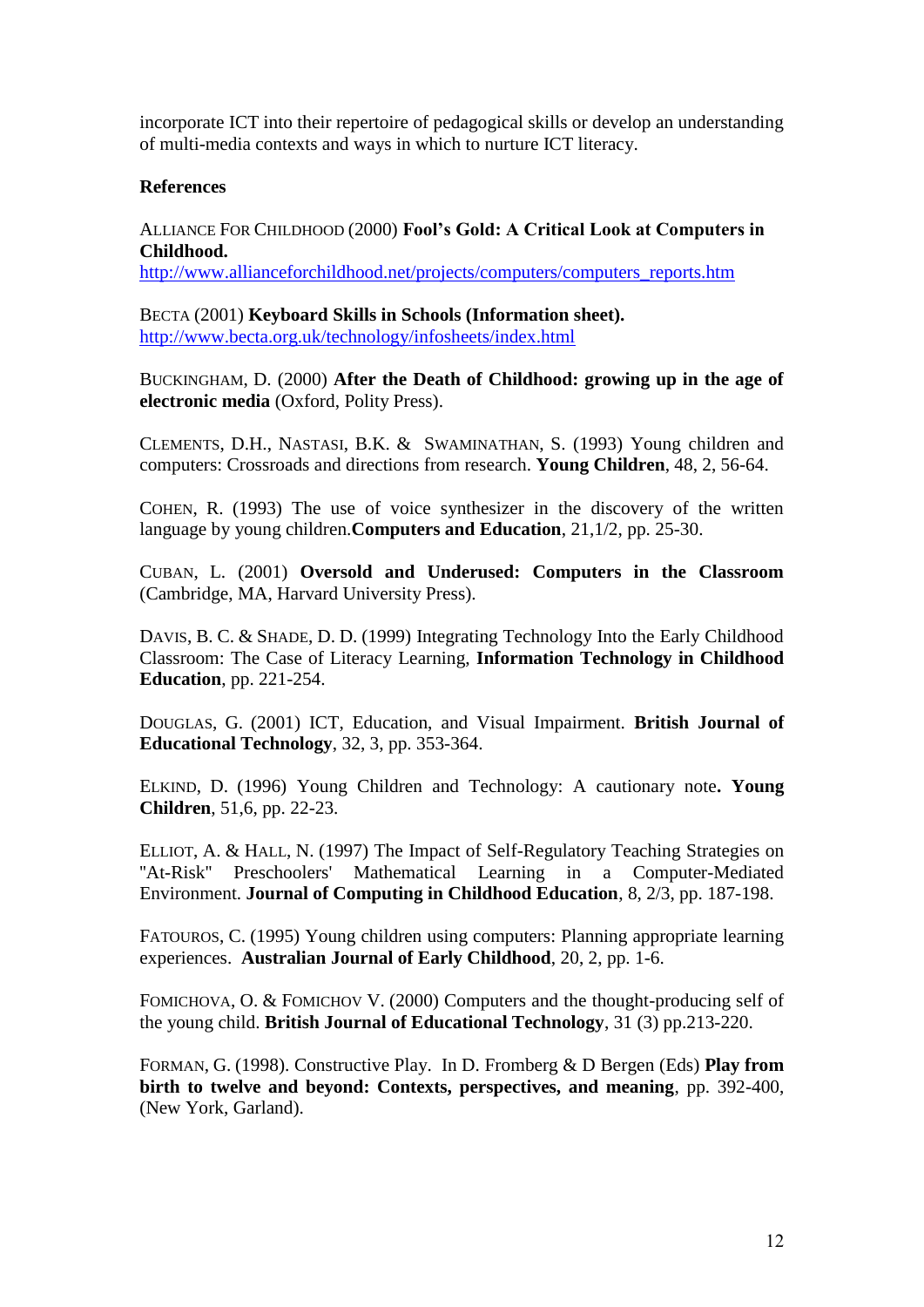FROST, J, SHIN, D. & JACOBS, P. (1998) Physical environments and children's play. In O. Saracho & B. Spodek (Eds) **Multiple perspectives on play in early childhood education**, pp. 255-294 (Albany NY, SUNY Press).

HAUGEN, K. (1998) Using Technology to Enhance Early Learning Experiences. **Child Care Information Exchange**, 9/98, pp. 47-55.

HAUGLAND. S. (1992) The effect of computer software on preschool children's developmental gains, **Journal of Computing in Childhood Education**, 3, 1, pp. 15 - 30.

HAUGLAND, S. (1999) What Role Should Technology Play in Young Children's Learning? **Young Children**, 54, 6, pp. 26 - 31.

HAUGLAND, S. (2000) Early Childhood Classrooms in the 21st Century: Using Computers to Maximise Learning. **Young Children**, 55,1, pp.12 - 8.

HAUGLAND, S & WRIGHT, J. (1997) **Young Children and Technology** (Boston, MA, Allyn & Bacon), Developmental scale also available at http://www.childrenandcomputers.com/Evaluations/software/softwarescale.htm

HEALY, J. (1998) **Failure to Connect: How Computers Affect Our Children's Minds – for Better or Worse (**New York, Simon & Schuster).

HOHMANN, C. (1998) Evaluating and Selecting Software for Children. **Child Care Information Exchange**, 9, 98, pp. 60-62.

HOWARD, J., GREYROSE, E., KEHR, K., ESPINOSA, M. AND BECKWITH, L. (1996) Teacher-facilitated micro-computer activities: Enhancing social play and affect in young children with disabilities, **Journal of Special Education Technology**, Spring, xiii, 1.

LABBO, L. D., SPRAGUE, L., MONTERO, M.K. & FONT, G. (2000) Connecting a computer center to themes, literature and kindergarteners' literacy needs, **Reading Online**, 4,1, <http://www.readingonline.org/electronic/labbo/>

LEWIN, C. (2000) Exploring the effects of talking books software in UK primary classrooms. **Journal of Research in Reading**, 23, 2, pp. 149-157.

LIANG, P-H & JOHNSON, J. (1999) Using Computers to Enhance Early Literacy Through Play, **Computers in the Schools**, 15, 1, pp. 55-63.

MARSH, J & THOMPSON, P. (2001) Parental involvement in literacy development: using media texts, **Journal of Research in Reading**, 24, 3, pp.266-278.

MIODUSER, D. TUR-KASPA, H. & LEITNER, I. (2000). The learning value of computerbased instruction of early reading skills. **Journal of Computer Assisted Learning***,*  16, pp. 54 - 63.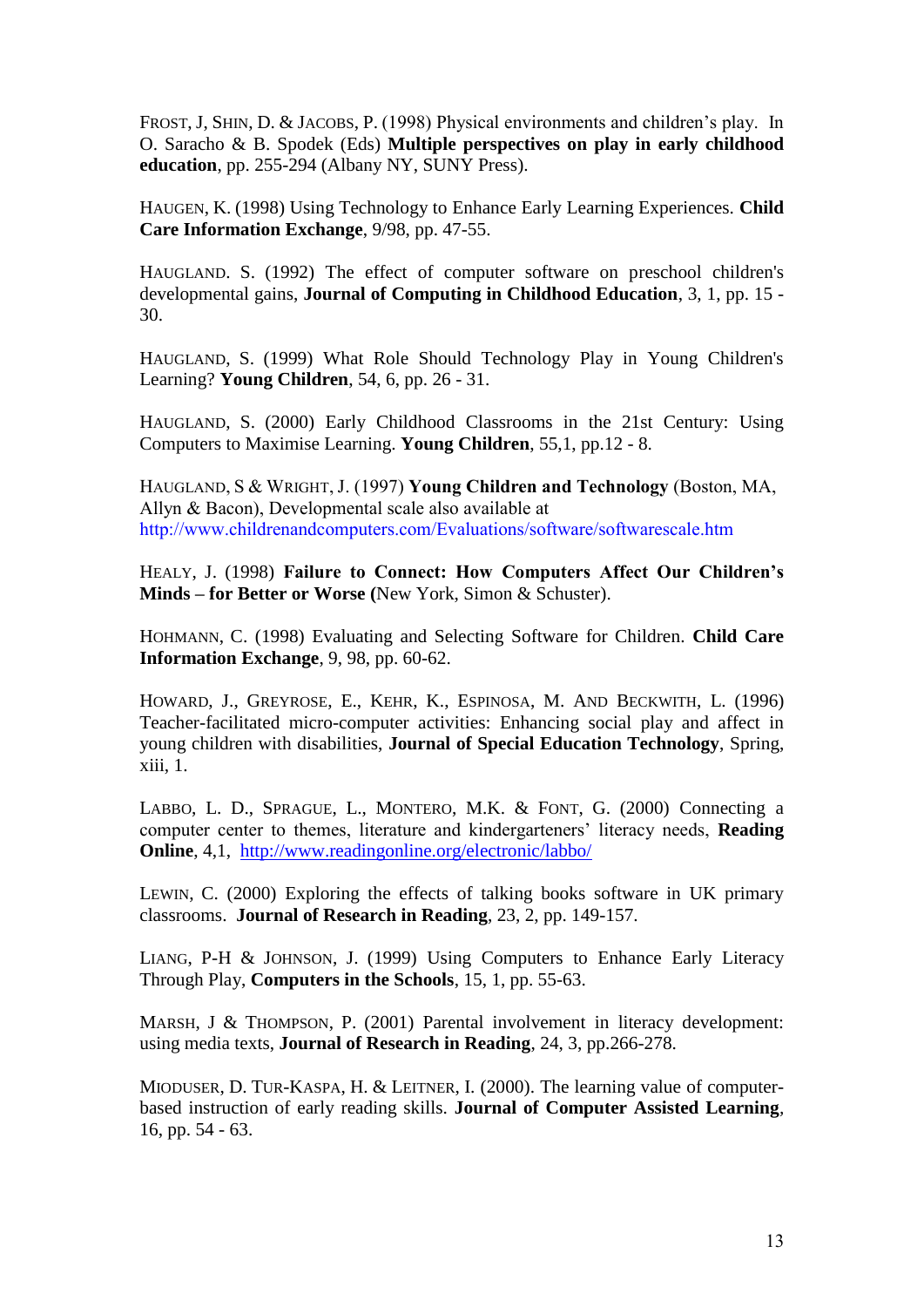MOSELEY, D., HIGGINS, S. et al (undated) *Ways forward with ICT: Effective Pedagogy using Information and Communications Technology in Literacy and Numeracy in Primary Schools*, *A Report to the TTA.* Newcastle University.

MOXELY, R. A., WARASH, B., COFFMAN, G., BRINTON, K. & CONCANNON K. R. (1997) Writing Development Using Computers in a Class of Three-Year-Olds. **Journal of Computing in Childhood Education**, 8, 2/3, pp.133-164.

NATIONAL ASSOCIATION FOR THE EDUCATION OF YOUNG CHILDREN (1996) **Technology and Young Children – Ages 3 through 8** [http://www.naeyc.org/resources/position\\_statements/positions\\_intro.htm](http://www.naeyc.org/resources/position_statements/positions_intro.htm)

NATIONAL CURRICULUM FOR ENGLAND (2000) <http://www.nc.uk.net/servlets/NCFrame?subject=ICT&KeyStage=1>

NATIONAL SCHOOL BOARDS FOUNDATION (2000) **Safe and Smart. Research and Guidelines for Children's Use of the Internet.** <http://www.nsbf.org/safe-smart/index.html>

NICHOLSON, R. I., FAWCETT, A. J. & NICHOLSON, M. K. (2000) Evaluation of a computer-based reading intervention in infant and junior schools, **Journal of Research in Reading**, 23, 2, pp. 194-209.

PLOWMAN, L. (1998) Reading multimedia texts, **Language Matters**, Spring, pp. 19- 22*.*

PLOWMAN, L., MATEER, J. & LEAKEY, A. (forthcoming, 2002) **Connecting schools, libraries and community education centres with ICT**. Interchange No ? <http://www.scotland.gov.uk/edru/edrupub.asp>

RESNICK, M. ET AL. (1998). Digital Manipulatives: New Toys to Think With, **Proc. CHI '98 (ACM conference on Human Factors in Computing Systems),** Los Angeles. pp. 281-287.

SCHETZ, K. F. & STREMMEL, A.J. (1994) Teacher-assisted Computer Implementation: a Vygotskian Perspective, **Early Education and Review**, 5,1, pp. 18-26.

SCOTTISH CONSULTATIVE COUNCIL ON THE CURRICULUM (SCCC) (1999) **A Curriculum Framework for Children 3 to 5,** Dundee, Scottish Consultative Council on the Curriculum.

SELWYN, N. & BULLON, K. (2000) Primary school children's use of ICT, **British Journal of Educational Technology**, 31, 4. pp. 321-332.

SHADE, D. D. (1996) Are You Ready to Teach Young Children in the 21st Century? **Early Childhood Education Journal**, 24, 1, pp. 43-44.

SIRAJ-BLATCHFORD, J. & SIRAJ-BLATCHFORD, I. (2001) **Kidsmart: The Phase 1 UK Evaluation 2000-2001, Final Project Report.** <http://www.ioe.ac.uk/cdl/datec/finawebCopy.pdf>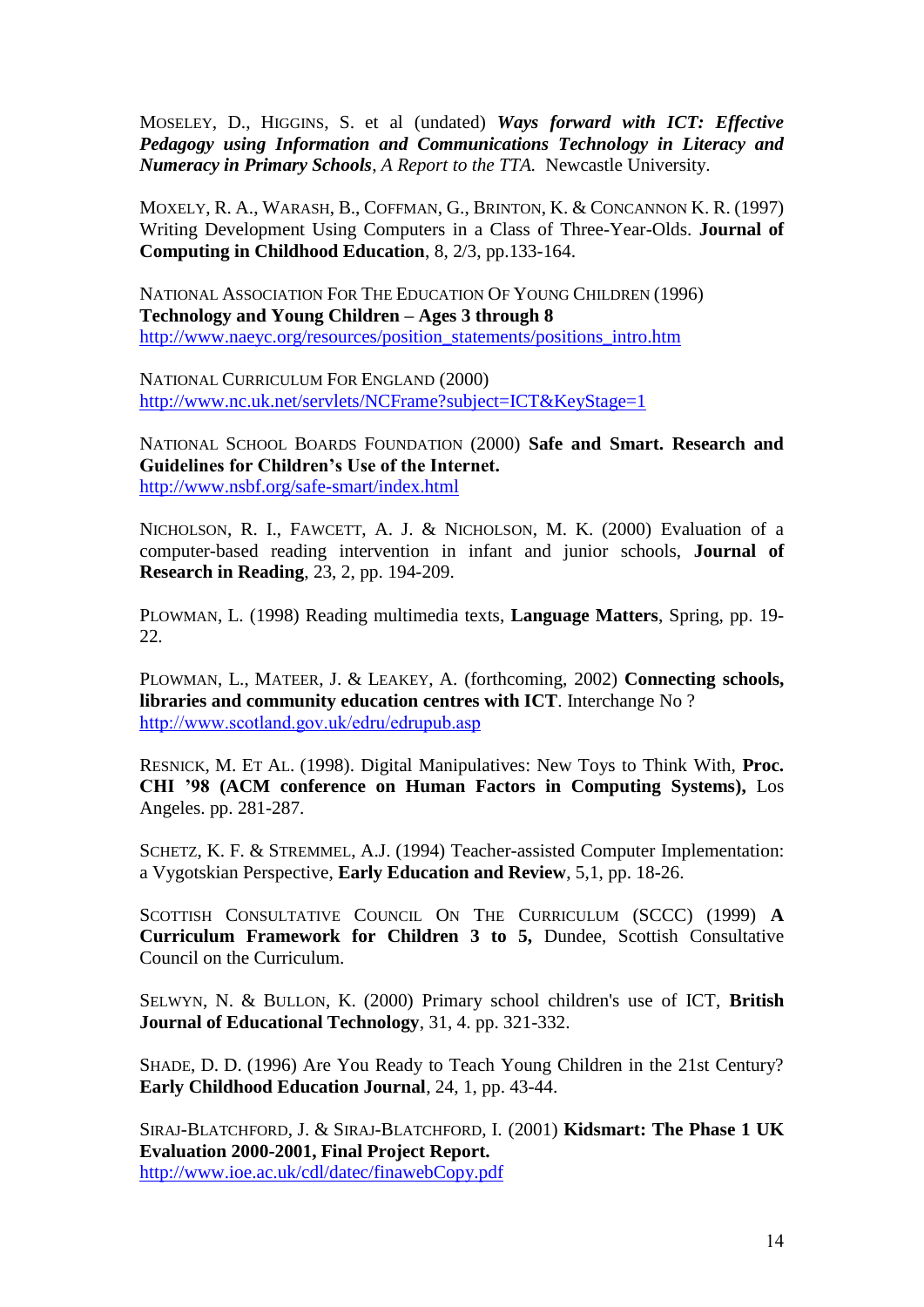SHILLING, W.A. (1997) Young Children Using Computers to Make Discoveries About Written Language. **Early Childhood Education Journal**, 24, 4, pp. 253-259.

SILVERN, S. (1998) Educational implications of play with computers. In D. Fromberg & D Bergen (Eds) **Play from birth to twelve and beyond: Contexts, perspectives, and meaning**, pp. 392-400 (New York, Garland).

STEPHEN, C., BROWN. S., COPE, P. & WATERHOUSE, S. (2001). **All-day Provision For 3-and 4-Year Olds: The experiences of children, parents, providers and practitioners**. Stirling, University of Stirling.

STROMMEN, E. &. ALEXANDER, K. (1999) Emotional Interfaces for Interactive Aardvarks: Designing Affect into Social Interfaces for Children. *Proc. CHI '99 (ACM conference on Human Factors in Computing Systems*). pp.528-535.

TALLEY, S., LANCY, D. F., & LEE, T.R. (1997) Children, Storybooks and Computers, **Reading Horizons**, 38,2,pp.116-28.

TURBILL. J, (2001) A researcher goes to school: Using technology in the Kindergarten literacy curriculum, **Journal of Early Childhood Literacy**, 1, 3, pp. 255-279.

TUROW, J. & NIR, L. (2000**) The Internet and the Family 2000: the view from parents, the view from kids, Report 33,** Annenberg Public Policy Center, University of Pennsylvania.

VAN DAAL, V. & REITSMA, P. (2000) Computer-Assisted Learning To Read and Spell: Results from Two Pilot Studies. **Journal of Research in Reading***,* 23, 2, pp. 181-93.

VYGOTSKY, L. (1978) *Mind in society: The development of higher psychological processes.* Cambridge, MA., Harvard University Press.

WALKER, J. & ROSTRON, A. (1999) CAL and acoustic environments for deaf children. **Journal of Computer Assisted Learning**, 15, pp. 85-86.

WILLIAMS, D., COLES, L., WILSON, K., RICHARDSON, A. & TUSON, J. (2000) Teachers and ICT: current use and future needs, **British Journal of Educational technology**, 31, 4, pp. 307-320.

WRIGHT, C. (2001) Children and Technology: Issues, Challenges, and Opportunities. **Childhood Education**, 78, 1, pp. 37-41.

YELLAND, N. (1999) Reconceptualising schooling with technology for the  $21<sup>st</sup>$ century, **Information Technology in Childhood Education Annual**, pp. 39-59.

YELLAND, N. (undated) New ways of playing: Digital toys for the new millenium. **Australian Early Childhood Association, Darwin Conference Papers**. <http://www.aeca.org.au/darconfyell.html>